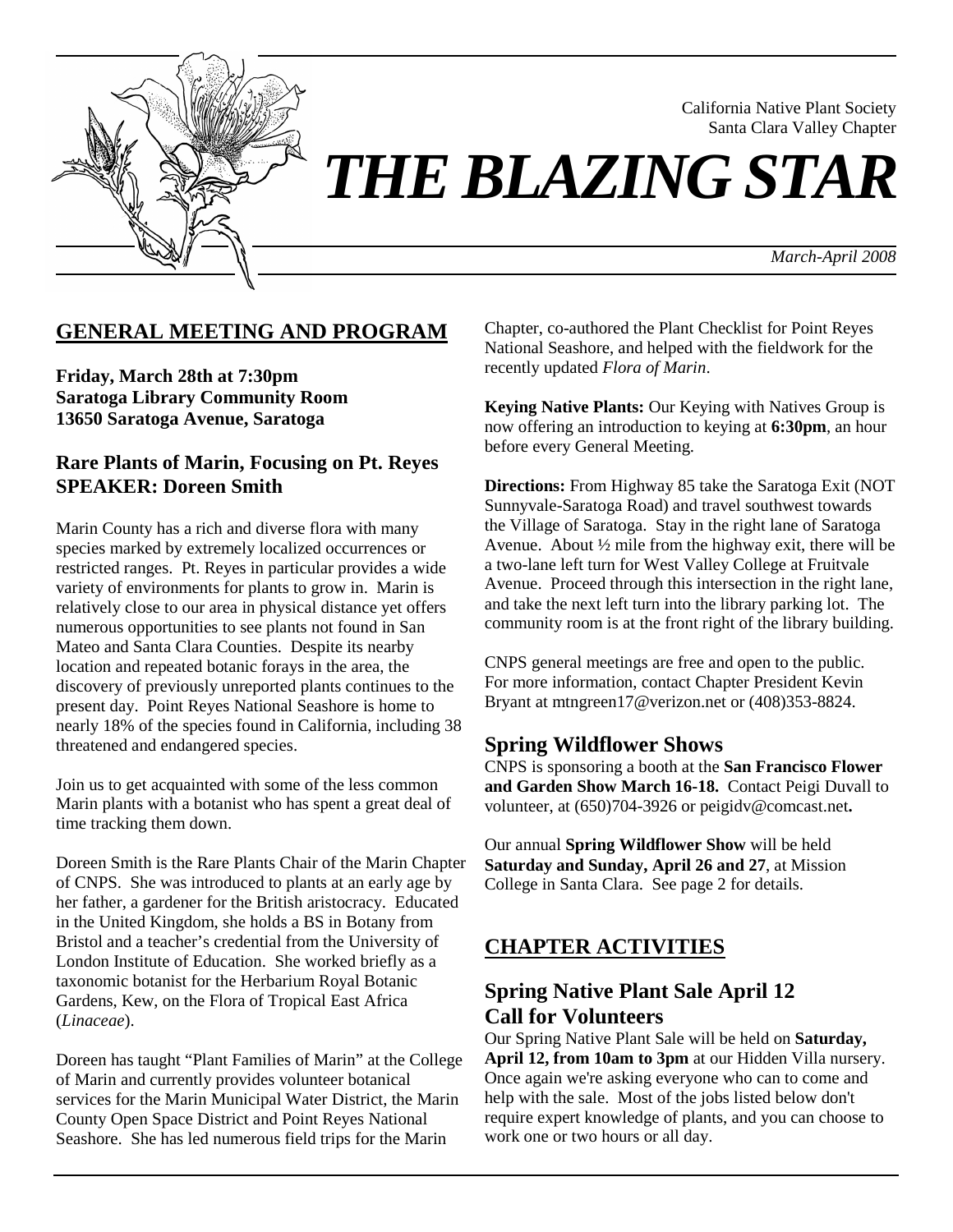Before the sale, you can help during our **Wednesday** work sessions at the nursery from **noon to 3pm** (see the article later in this issue). Special nursery work days will also be held before the sale to help prepare the nursery and label plants for the sale. We'll work from **noon to 3pm** on **Wednesday, Thursday, and Friday, April 9, 10, and 11**.

On the day of the sale, we will need:

- People to help set up before the sale (starting at **8am**)
- People to help with parking
- People to answer customers' questions about the plants and help them decide which plants to purchase
- People to write up the sales tags before customers go to the cashiers to pay for their plants
- **Cashiers**
- People to help customers take their purchases to their cars and bring back the wagons and carts to the nursery
- People to help clean up after the sale (**3-4pm**)

The plant sales are always lots of fun to work at, and we provide lunch to volunteers.

We also really appreciate volunteer sign ups ahead of time so we can be better prepared on the day of the Sale (drop-in volunteers are welcome as always if you don't know your schedule ahead of time). Please sign up with the following coordinator(s) depending on your volunteering interest:

#### **Horticultural consultation and miscellaneous**:

Jean Struthers (650)941-2586, JeanStruthers@att.net Ray Deutsch (650)365-6136, henrymarsh@yahoo.com

### **Writing sales tags and/or cashiering:**

Georgia Stigall (650)941-1068, GeorgiaStigall@yahoo.com

### **Parking (directing customers in the lot):**

Stephen Buckhout (408)255-6233, yscottie@pacbell.net

**Directions:** Hidden Villa is located on Moody Road west of Foothill College. From Hwy 280 in Los Altos Hills, take the Moody Road exit and head west. Two miles west of Foothill College, look for the Hidden Villa sign and driveway on the left. Follow the directions of the parking volunteers on sale day, or proceed over the bridge and park in the visitor center parking lot to your right. The Nursery greenhouse is just beyond the visitor (Dana) center.

# **Spring Wildflower Show April 26 and 27**

Our 36th Annual Chapter Wildflower Show will be held at Mission College in Santa Clara. Show hours are **10am to 4pm** daily in the Hospitality Management Building, 3000

Mission College Boulevard. **Admission is free, and parking is free in Lot C only**, immediately next to the show location. See the enclosed poster for more info.

## **Wildflower Show Call for Volunteers**

It takes between 75 and 100 volunteers to make the annual Wildflower Show a successful event. You need not make a major time commitment to help; even an hour or two will be a major contribution to the Show's success.

We need assistance in all areas before, during, and after the show. Help is needed with distributing posters advertising the show, collecting plant specimens, assisting those collecting specimens, setting up the exhibition area, keying plant specimens, placing plants and name cards on the display tables, greeting and surveying visitors, serving refreshments for all the volunteers, staffing the Chapter sales table and displays, providing plants grown in pots, taking down the exhibition area, and preparing post-show reports of plants displayed.

To volunteer please contact Wildflower Show Chair David Chapman, at (408)323-1913 or dcchapman@earthlink.net.

## **Native Plant Nursery**

Our regular nursery work sessions take place every Wednesday, from **12noon to 3pm.** Besides caring for plants grown for Chapter sales, currently we're putting in weed cloth and gravel over the soil floor of the stock area. Bring garden gloves, sunhat, clippers, and your lunch. Other tools will be provided at the nursery. Knowledge of plants is not necessary: your willingness to help is all that's required.

The nursery is in need of one gallon cans, the very same reusable black plastic containers you see at our plant sales. You may drop off your donations at the Nursery gate, to the right near the soil bin. For more information, contact Jean Struthers at (650)941-2586 or JeanStruthers@aol.com; or Ray Deutsch at (650)365-6136 or henrymarsh@yahoo.com.

# **What is Hidden Villa? How did we get the Nursery?**

*By Jean Struthers, Nursery/Propagation Chair* 

Hidden Villa was the home of Josephine and Frank Duveneck. They purchased the 2,000 acre ranch in the early 1920's and moved there with their four children. They built the "big house" up the valley and farmed on the valley floor. Some of the oldest buildings at the upper end of the farm date back to the days of stage coach travel. The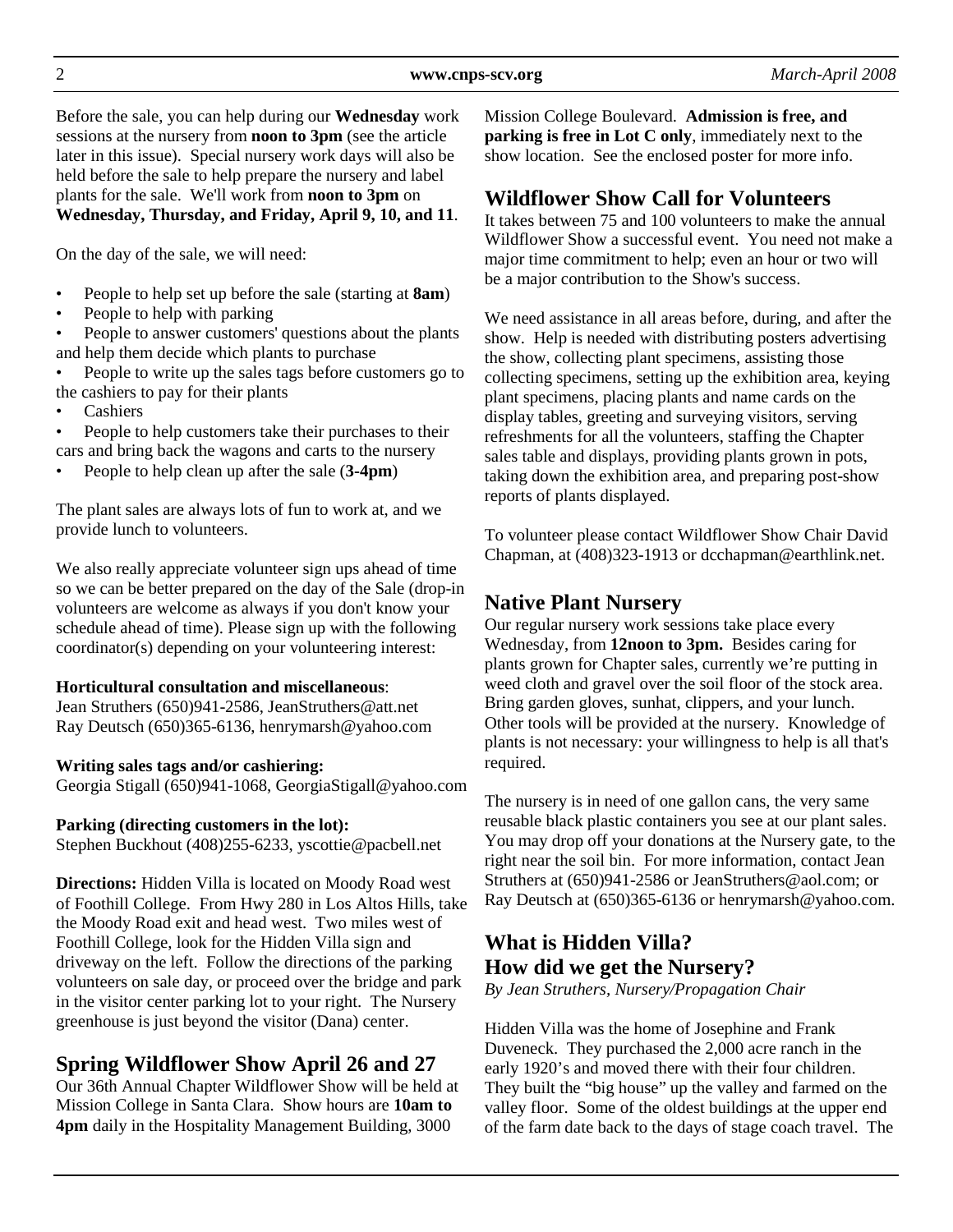old white house was a stage stop on the road from San Francisco to Santa Cruz.

The Duvenecks were extremely generous with the use of their land. There were summer camps for children and housing for some who were displaced from foreign lands. When the Japanese were sent away from their homes during their WWII internment the Duvenecks and Gerda Isenberg helped them keep their property and get to safe places in the east. The first California youth hostel was built on the property, Josephine helped to start a Girl Scout troop and the first Loma Prieta Chapter Sierra Club meetings were held at this ranch. Each year the Friends Committee on Legislation held the Harvest Festival to raise money for that organization. When the Mid-Peninsula Open Space District was formed, the Duvenecks gave the 400 acres of Windmill Pasture to them.

After Josephine and Frank died the land became The Trust for Hidden Villa and a trail easement over the land was sold to the District. Liz Dana, the oldest Duveneck sibling, and her husband Dan designed and built the "Dana Center." Formerly a visitor center, it was intended to be a meeting place for school tours and square dances.

I got to know Liz when she and Brenda Butner and I served together on a Town Environmental committee. We talked about working at Yerba Buena Nursery for Gerda. But, since Gerda had always donated the plants for our sales and she was then in her 90s, we knew that soon we would need to grow our own plants. We had tried to do this with Barbara Coe at Saratoga Horticulture Foundation, but that did not last after Barbara left. Liz suggested to me that we use her father's old greenhouse at Hidden Villa. But it was too shady and too close to the big house, so the site near the Dana Center was selected by the staff. The 40x70 foot area was chosen and with that offer I wrote to the Packard Foundation in Los Altos to ask if we might apply to them for money to start a nursery. David Packard immediately wrote a check for \$10,000 and we began.

The spot is ideal for its sunny location and proximity to facilities, phone, and utilities. We spent almost all the money on the greenhouse, shade structure and gravel. The greenhouse was dismantled and reassembled by Gerry Ellis and moved by Bob Berka's truck. The office shed was dismantled in Palo Alto and reassembled by David Struthers and volunteers. The shade structure was built by volunteers including Ken Himes, Jim Sugai, Dave Struthers, Ray Deutsch, Don Mayall, and others. Gerry made the soil bin and the sign and info box on the fence. The fence itself was donated by John Allen's Kiwanis club. David Chapman installed the watering system, digging all the ditches and plumbing the automatic controls. Recently

a new deer gate was donated by Steve Hartman after he saw our old rickety one.

The nursery was ready to start on December 11, 1996 when the greenhouse was finally ready. That night we had a terrific wind and 4 or 5 panels blew away. We had to find them around the ranch and replace a few. We then strapped the roof down and have had only minor problems since. Last year we got a small addition  $(20'x40')$  for the stock plants and are still working to make that area useable. We will be putting weed barrier and gravel on the "floor" soon.

We love having the nursery at Hidden Villa and the butterflies and birds love our plants.



PITCHER SAGE Lepechinia calycina

© 2002 Judy Mason

**Found in chaparral and woodland habitats in the Bay Area, pitcher sage is a woody shrub notable for its soft fuzzy leaves and intense aroma. It blooms in late spring with pendant lavender blossoms, and attracts native bees as well as hummingbirds. With the onset of summer, the large green leaves give way to smaller gray ones that last through fall. In the garden it prefers full sun, lean soil, and no summer water. With its open habit, it is a good choice for a mixed border, rubbing shoulders with other shrubs and perennials.—***Arvind Kumar*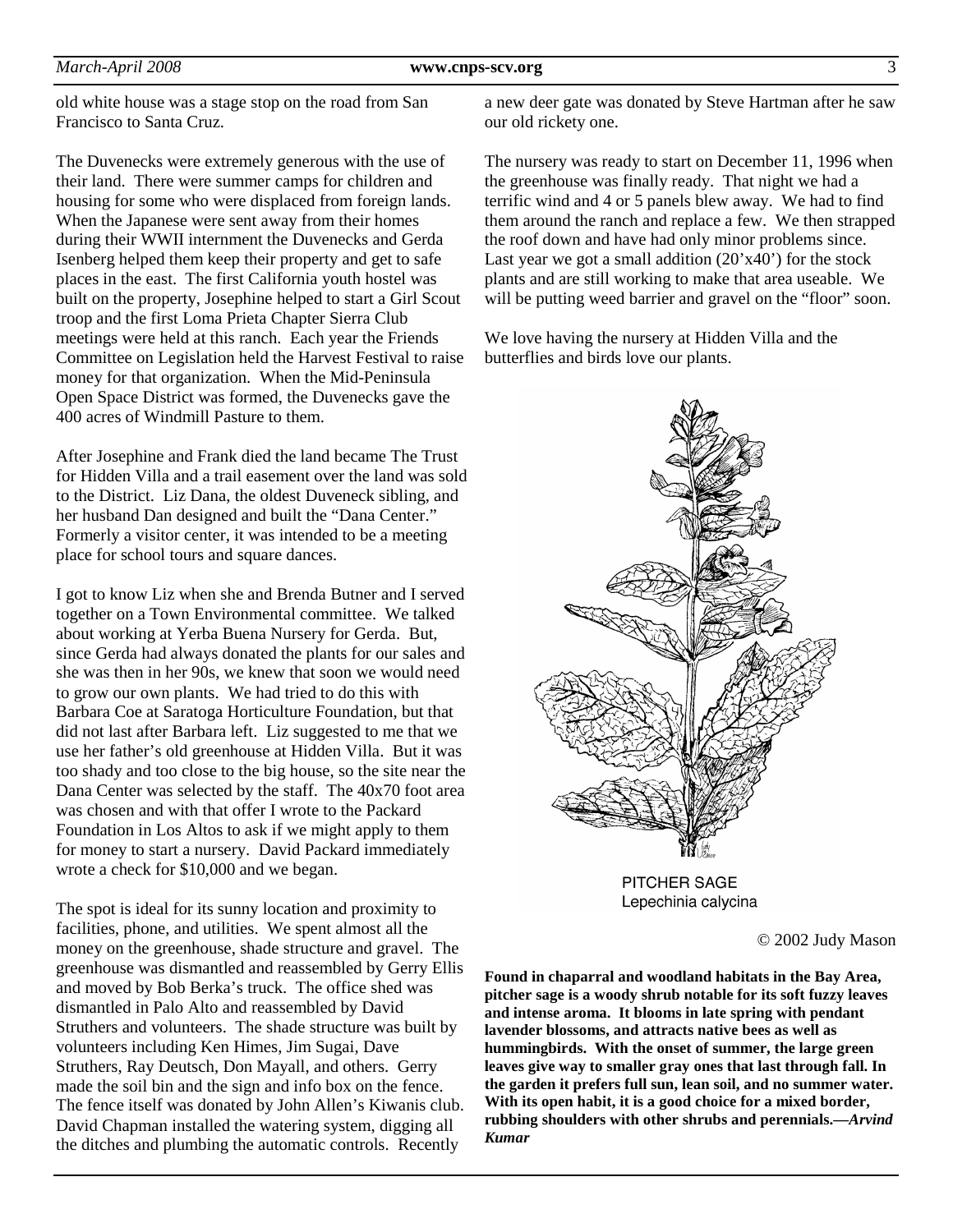### **Gardening with Natives**

GWN is a special interest group within the Chapter which meets on the first **Thursday** of each month, usually at the Peninsula Conservation Center (PCC) in Palo Alto (directions below). The group is open to all, and includes a mix of seasoned native plant gardeners as well as beginners. Newcomers are always welcome.

## **Deva Luna: Alternatives to Lawns**

**Thursday, March 6, 2008, 7 to 9pm** Evergreen Library

**Tired of your lawn, but don't know what to put in instead?** Come to this talk and be inspired to create a beautiful yard — without mowing or fertilizing! See a variety of no-lawn landscaping styles and ideas, get professional landscaping tips, and have fun. Sustainable landscape designer **Deva Luna** works for EarthCare Landscaping, and has been teaching gardening for 11 years. She is an ardent plant lover — of California native plants, herbs, edibles, Mediterraneans, and so many more. This program is supported by the Evergreen Library and the Evergreen Valley Garden Club.

**Directions:** Evergreen Library, 2635 Aborn Road (at Kettman), San Jose: Take 101 South to San Jose. Take Capitol Expressway East exit. Turn right on Aborn. Turn left on Kettman into library parking lot.

## **Geoffrey Coffey: Horticultural Natives of Local Parks**

**Thursday, April 3, 7 to 9pm** at the PCC

Writer, landscape designer, and nurseryman Geoffrey Coffey has hiked many Bay Area parks and open spaces, including the South Bay's Coyote Ridge, documenting the diversity of garden-worthy native plants that exist in our own backyard. For many years, he shared his findings through his San Francisco Chronicle column, "Locals Only." He is the founder of Bay Natives Nursery in San Francisco; Madroño, a landscape design studio; and Native Spaces, a non-profit organization which promotes the use of California native plants in the built landscape. **www.geoffreycoffey.com**

**Directions to PCC:** (Peninsula Conservation Center), 3921 E. Bayshore Road, Palo Alto. From Highway 101, take the "San Antonio North" exit, get immediately into the lefthand turn lane, and turn LEFT onto East Bayshore. This will curve around to the left, then right. Turn right on Corporation Way. Then turn into the first driveway on your left, which leads to the PCC parking lot. The meeting

is in the Raptor Suite on the first floor, accessible from the parking lot.

For more information on the Gardening with Natives group, visit its website at **www.GardeningWithNatives.com**. GWN maintains a Yahoo group with over 500 members, a true resource for native plant gardeners in this area. To join the Yahoo group, visit **groups.yahoo.com/group/ GardeningWithNatives**. To contact the GWN Steering Committee, email info@gardeningwithnatives.com or call Arvind Kumar at (408)715-7020.

## **Habitat Restoration at Edgewood Park**

Come enjoy the spring and early summer wildflowers, while protecting sensitive habitats at Edgewood Park. **Friday morning** habitat restoration sessions occur yearround, and start at **9am**. Our **Wednesday evening** sessions, starting at **5:30pm, resume March 12**, with the advent of Daylight Savings Time.

We will again be having **Saturday sessions starting at 9am** on the **3rd Saturday of the month** from March thru July, including an **Earth Day session in April**:

| Date     | <b>Meeting Place</b> |
|----------|----------------------|
| March 15 | <b>West Kiosk</b>    |
| April 19 | West Kiosk           |
| May 17   | <b>West Kiosk</b>    |
| June 21  | West Kiosk           |
| July 19  | Day Camp             |

The big news for this Spring, though, is the kickoff of our new **zero-non-native** effort, to start creating patches of grassland that are ENTIRELY weed free! Stay tuned for more details in the future, or come on out to one of our restorations sessions to learn more and get involved.

For details, including schedules and meeting places, see our Weed Warriors website at **edgewood.thinkersrus.net**, contact Paul Heiple at (650)854-7125 or pheiple@ gmail.com, or email John Allen at jcakwa@earthlink.net.

# **Other Chapter Groups and Activities**

The upcoming dates and contact information for some of our other regular Chapter activities are as follows:

| <b>Activity</b> | <b>Dates</b>          | <b>Contact</b>     |  |
|-----------------|-----------------------|--------------------|--|
| <b>Native</b>   | <b>Saturdays and</b>  | Phil Higgins       |  |
| <b>Hill</b> at  | Sundays at 9am -      | phidor@juno.com or |  |
| Foothill        | see Phil's email list | $(650)941 - 4752.$ |  |
| College         | for dates             |                    |  |
| Photo           | Mondays 7-9pm,        | Patrick Gallagher  |  |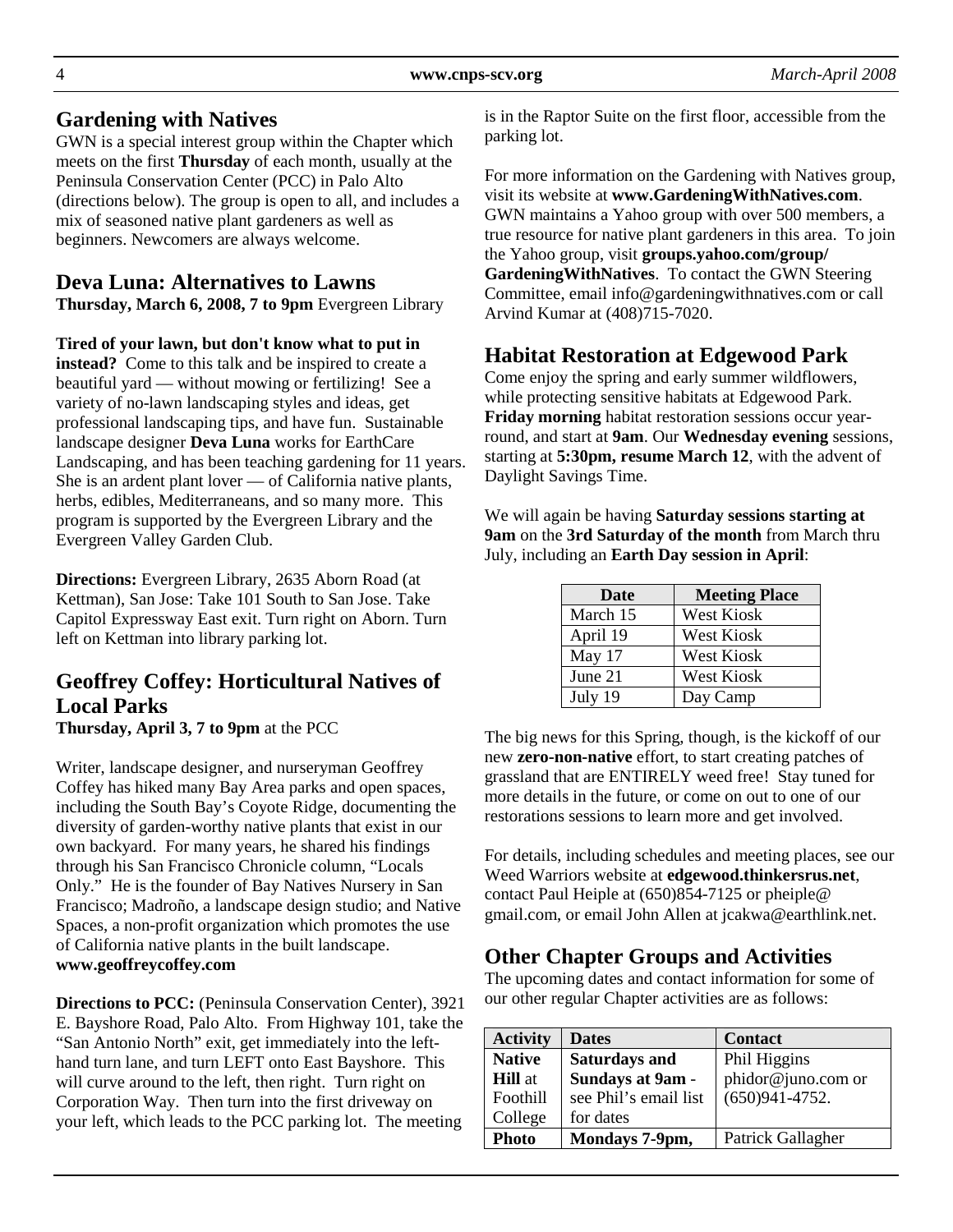| Group          | March 17 and       | $(408)483-9366$ or    |  |
|----------------|--------------------|-----------------------|--|
| at PCC         | April 21           | drrust@greenisles.com |  |
| <b>Keying</b>  | Fri. 6:30pm, Feb.  | David "Tex" Houston   |  |
| with           | 29 PCC, Mar. 28    | tex009@sbcglobal.net  |  |
| <b>Natives</b> | Saratoga Lib.; Apr | or Sally Casey at     |  |
|                | 25 Wildflower Show | $(408)377 - 0989$     |  |

## **CHAPTER FIELD TRIPS**

Chapter field trips are free and open to the public. They are oriented to conservation, protection and enjoyment of California native plants and wildlife, and we adhere to all rules and guidelines for the lands on which we are visiting.

**In our region it is very important to be prepared for hiking on rugged & steep terrain, wide temperature ranges and rapidly changing conditions at any time of year. All participants should wear sturdy footwear and carry sufficient water, sun protection, food, clothing layers, personal first aid and other supplies you may need. If you have any questions about your ability to participate in a particular field trip, please contact the trip leader in advance.** 

#### **Mar 2 Sun 9am Pulgas Ridge Open Space**

Join members Carolyn Dorsch and Michael Yantos for a leisurely 3-5 mile hike in one of the Peninsula's tucked away parks. Distinctive plant communities will be observed in this 366 acre park, e.g., blue oaks, chaparral, and coastal shrub. There should be quite a variety of spring flowers in bloom.

The trip is expected to last until **1pm**. For more information contact Carolyn Dorsch at cdorsch1@aol.com, (650)804-6162 or Michael Yantos at yantosArchitect@att.net or (650)593-7488.

**Directions:** From Highway 280, take the Edgewood Road exit in San Carlos, and head east. Go about a mile, then turn left at Crestview. Make an immediate left at Edmunds Road (Cordilleras Center). The parking lot is ¼ mile on right. Meet at **9am** in the parking lot.

#### **Mar 9-14 Sun-Fri Southern California Desert**

The southern deserts of our state have received several soaking rains this year, and while a spectacular display is not a sure thing as of this writing, there are reliable reports of lots of green plants in the desert, and some are starting to bloom (see **www.desertusa.com/wildflo/ca.html** for bloom reports).

Desert conservationist and CNPS Fellow Steve Hartman will lead us (along with some CNPS state staff members) to botanize Joshua Tree NP and environs from March 9-11,

and from there we will car botanize Box Canyon as we head south to explore and live in beautiful, expansive Anza-Borrego Desert State Park for a few days. Camping and/or motel accommodations will be available at both parks; CNPS will reserve campgrounds where appropriate.

Please **register as soon as possible** so we can plan accordingly. Contact Kevin Bryant at mtngreen17 @verizon.net, or at (408)348-9470 for more info.

#### **Mar 15 Sat 10am San Bruno Mountain**

Join Ken Himes and Aaron Schusteff for a hike along the Summit Loop Trail in San Bruno Mountain State and County Park. We can expect to see manzanitas, coast rock cress, Franciscan wallflower and other early flowering plants on this 3-½ mile loop trail.

Bring lunch and liquids, and dress in layers to prepare for variable weather conditions. The elevation gain and loss is about 800 feet. We expect the hike to last until **3:30pm**. For more information call Ken at (650)591-8560 or email Aaron at arbonius2@sbcglobal.net

**Directions:** Go north on 101, take the Brisbane exit and proceed north on Bayshore Highway past Brisbane until making a left turn onto Guadalupe Parkway. Follow Guadalupe Parkway uphill to the park entrance. We will meet at the parking lot just beyond the entrance kiosk at **10am**. There is a \$5.00 entrance fee.

#### **Mar 28-30 Fri-Sun Carrizo Plain**

Join members Carolyn Dorsch and Michael Yantos for a spring exploration of central California (eastern San Luis Obispo County). This is a joint trip with the Desert Survivors conservation group in an exploration of flora and fauna.

This will be an easy trip with car stops and short hikes. You can explore grasslands, see spring blooms and the Soda Lake playa, evidence of the San Andreas Fault, and possibly Painted Rock and Caliente Ridge. We will camp Friday and Saturday..

For a trip information sheet or to **sign up**, contact Carolyn Dorsch at cdorsch1@aol.com or (650)804-6162; or Michael Yantos at yantosArchitect@att.net or (650)593-7488.

#### **Apr 13 Sun 10am Warm Springs Vernal Pools**

Discover the wonders of vernal pool plants and wildlife on this easy walking tour of the Warm Springs Unit of Don Edwards National Wildlife Refuge in Fremont. Enjoy the chance to see one of the Bay Area's remaining vernal pool grasslands that is usually closed to the public.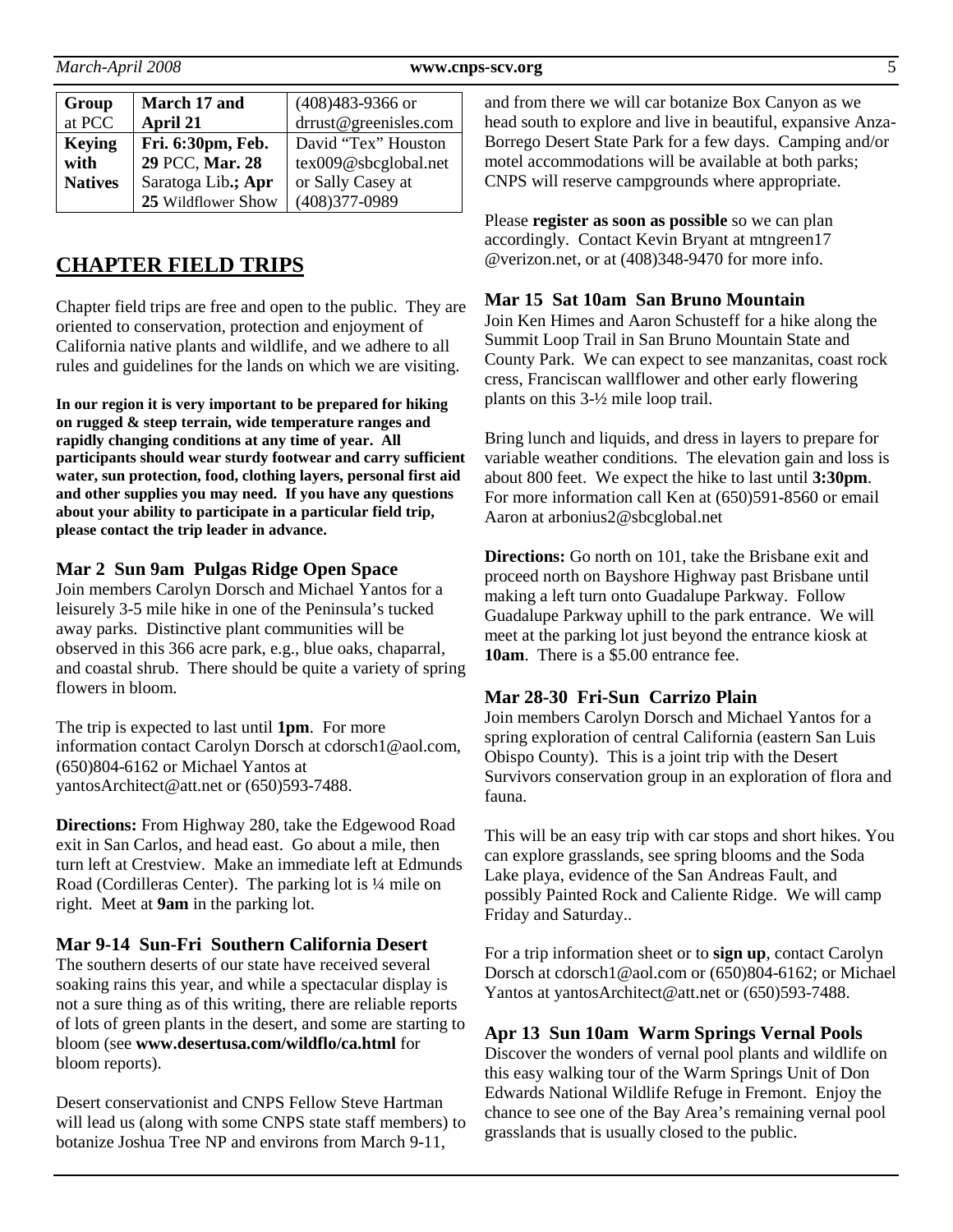The vernal pool areas at Warm Springs are home to populations of rare and threatened flora such as the federally endangered Contra Costa goldfields, and CNPS List 1B species including prostrate navarretia, Hoover's button celery, alkali milk vetch and Congdon's tarplant.

In addition, the areas have one of the few remaining natural populations of tiger salamander and vernal pool shrimp, two federally-protected animal species.

Total walking distance will be approximately 1 mile, but the terrain is uneven. Please wear sturdy shoes (preferably waterproof) and dress according to the weather. Heavy rain will cancel. The trip is expected to last until **1pm.**

We will meet at the open space immediately adjacent to 4650 Cushing Parkway (Lam Research Bldg.) in Fremont.

**Directions:** Get to Cushing Parkway via Fremont Blvd Exit off I-880. Drive west on Cushing Parkway. Immediately past the Lam Research buildings on south side (approx 100 yards past the Northport Loop West), turn left onto gravel road with blue barricade gate. We will park along this road and walk into the grasslands. Nearest restroom facilities are in the McDonalds restaurant near Fremont Blvd/Cushing Pkwy intersection.

For more information, contact trip coordinator John Bradley (510)744-1062 or jandbbradley@sbcglobal.net.

#### **Apr 19 Sat 9:30am Edgewood Walk**

Join leader Paul Heiple to visit Edgewood Park, one of our Chapter's great successes and a major project to this day. A local park with an incredible display of native plants and one of the best grasslands in the Bay Area, it is worth a look if you have not been there lately or have never been there. Our visit should be at the peak of the wildflower season: the Bay checkerspot butterfly should be flying and wildlife will be in spring mode.

Come see the land our Chapter preserved and is now restoring to its former glory. The trip will leave from the Clarkia trail on Cañada Road at **9:30am.** This will be a leisurely paced walk with the occasional gentle climb. Bring lunch and liquids. We expect to return at **12:30pm**.

**Directions:** Take the Edgewood exit on I-280, head west to Cañada Road. Turn left and proceed under I-280. Park along the road after the north on-ramp to I-280. For more information contact Paul at (650)854-7125 or pheiple@gmail.com.

#### **Spring Wildflower Tours on Coyote Ridge**

The Silicon Valley Land Conservancy, along with CNPS and Santa Clara Valley Open Space Authority, is celebrating one of the most spectacular wildflower blooms in the Bay Area by offering docent led tours to view this incredible serpentine grassland.

The associated endemic plant community on Coyote Ridge supports the largest remaining population of the threatened Bay checkerspot butterfly, as well as many rare and uncommon plant species. The interpretive hikes will include discussions on endemic plant communities, the effects of air pollution on terrestrial environments, cattle grazing as a management tool and conservation through mitigation. Breathtaking views and natural history discussions will be plentiful.

**Hikes begin promptly at 8am** and will conclude no later than **Noon**. Sturdy walking shoes, layered attire and binoculars are recommended. Don't forget your lunch or snacks for the picnic on the ridge!

Hikes will take place primarily on **weekends and Wednesdays in April**, with trips possibly extending into late March or early May depending on bloom time.

**To sign up** for any of the hikes, including the CNPS hike below, fill out the form at **www.siliconvalleylc.org**. For more information, contact Kevin Bryant at mtngreen17@verizon.net or (408)353-8824.

### **Apr 5 Sat 1pm Coyote Ridge Wildflower Tour**

The Silicon Valley Land Conservancy has arranged a special Wildflower Tour, emphasizing the flora of the area, for our Chapter. Our own Kevin Bryant will lead the trip, which will last from **1pm to 5pm**. See the above trip description for signup instructions.

#### **Apr 6 Sun 10am Coyote Lake-Harvey Bear Ranch**

Join Dick Gehrer and Stella Yang to explore the serpentine area of this recently expanded, infrequently visited Santa Clara County Park. If we are lucky we might see the locally rare *Balsamorhiza macrolepis* (California balsamroot) in bloom.

The walk will be about 4 miles round trip and 500 ft elevation gain with some cross-county scrambling. Depending on the flower display, we should expect to finish no later than **3pm** at the park.

**Directions:** From Highway 101 in Gilroy, take the Leavesley Road exit. Proceed east on Leavesley Rd. 2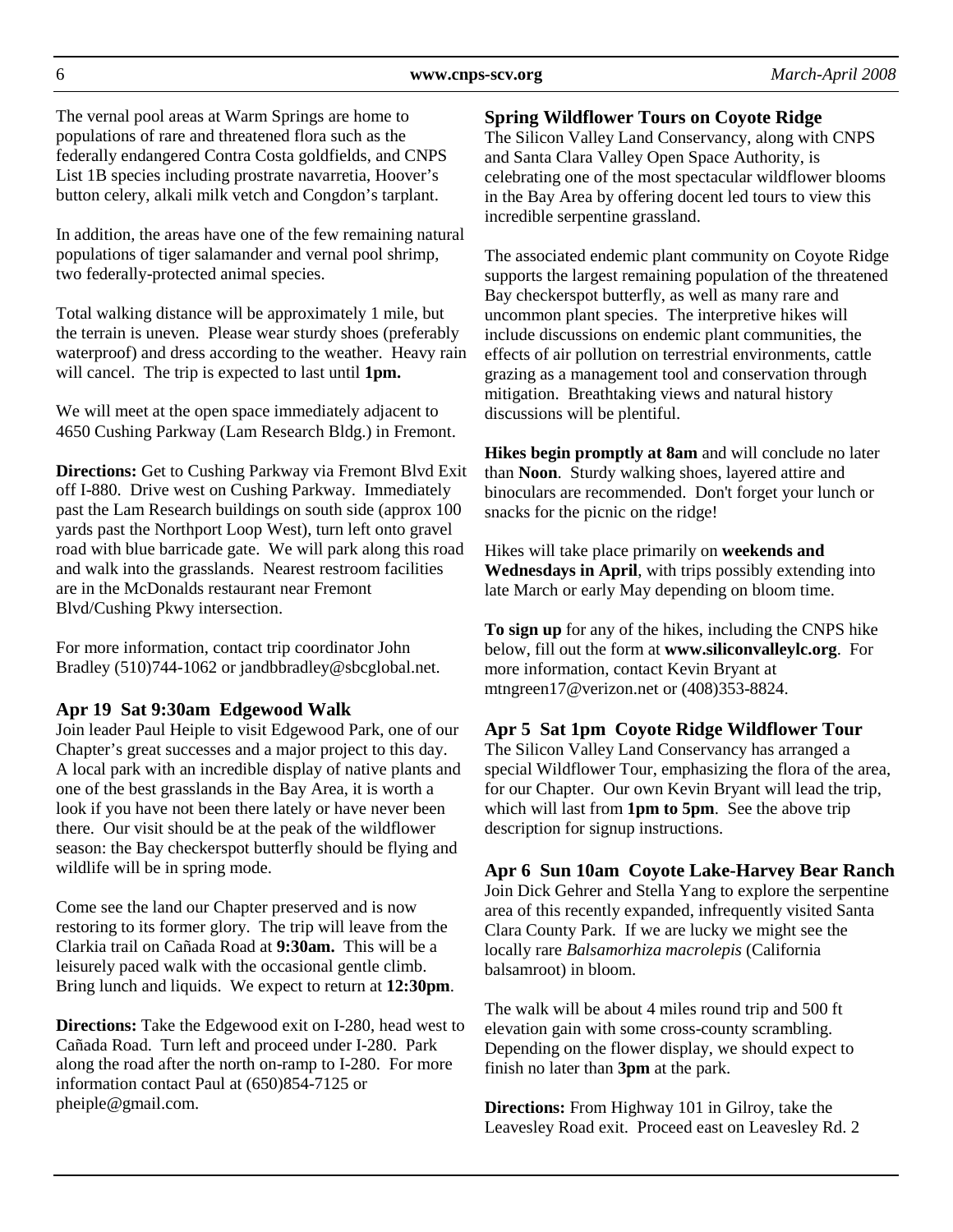miles to New Avenue. Proceed north (left) on New Ave. 0.5 mile to Roop Road. Proceed east (right) on Roop Rd. 3.5 miles into the foothills. Turn left into the park, and proceed one mile north to the entrance station and visitor center. There will be an entrance fee for vehicles.

**A no-host car pool** will leave at **9am** from Camden Avenue Park & Ride off Highway 85. For more information contact Stella at (408)255-6233 or Dick at (408)268-6922.

#### **Save the Dates:**

We have many field trips coming up, to be further described in the next issue of the *Blazing Star:* 

| Date      | <b>Trip</b>             | <b>Leader</b>       |  |
|-----------|-------------------------|---------------------|--|
| May 3     | Rancho Cañada del       | <b>Judy Fenerty</b> |  |
|           | Oro                     |                     |  |
| May $3-4$ | Alamere Falls at        | <b>Matt Teel</b>    |  |
|           | Point Reyes             |                     |  |
| May 10    | Mt. Hamilton            | Joe Cernac          |  |
| May 11    | Henry Coe Park          | Kevin Bryant        |  |
| May 17    | <b>Edgewood Park</b>    | <b>Sally Casey</b>  |  |
| May 23-26 | <b>Scott Mtn Summit</b> | <b>Ken Himes</b>    |  |
| June 1    | San Mateo Coast         | Toni Corelli        |  |
| July 4    | <b>Carson Pass</b>      | Jean Struthers      |  |

## **ANNOUNCEMENTS**

*News and Activities from Other Organizations*

CNPS Santa Clara Valley Chapter is pleased to support the **Sixth Annual**<br>**Going Native**<br>**Garden Tour** Sunday, April 20, 2008 10 am-4 pm Locations throughout Santa Clara Valley & Peninsula



A free, self-guided tour of over 40 gardens landscaped with California native plants . Many private home gardens, some public native gardens . Visit as many as you like - for ideas, for photos, for inspiration.

> Free admission Registration required at www.GoingNativeGardenTour.org

## **Bringing Back the Natives Garden Tour Sunday May 4**

Registration is now open for this free, award-winning tour featuring 60 pesticide-free gardens located throughout Alameda and Contra Costa counties that conserve water, provide habitat for wildlife, and contain 50% or more native plants.

For more information and to register, visit **www.bringingBackTheNatives.net** or contact Tour Coordinator Kathy Kramer at (510)236-9558 **between 9am and 9pm.** 

### **Send Observations to Project BudBurst**

Project BudBurst is a National Phenology Network Field Campaign. The project encourages citizen scientists to join in collecting important climate change data on the timing of leafing and flowering in their local area through Project BudBurst. For more info., visit **www.BudBurst.org**.

## **CHAPTER OFFICERS FOR 2008**

To learn more about volunteering with the Chapter, or to ask any other questions or give suggestions, please contact one of our officers listed below.

| <b>Title</b>      | <b>Name</b>   | <b>Phone</b> | <b>Email</b>   |
|-------------------|---------------|--------------|----------------|
| <b>President</b>  | Kevin         | (408)        | mtngreen $17@$ |
|                   | <b>Bryant</b> | 353-8824     | verizon.net    |
| <b>Vice</b>       | Drew          |              | Dshell@        |
| <b>President</b>  | Shell         |              | microsoft.com  |
| <b>Recording</b>  | <b>OPEN</b>   |              |                |
| <b>Secretary</b>  |               |              |                |
| <b>Treasurer</b>  | Paul          | (650)        | pheiple@       |
|                   | Heiple        | 854-7125     | gmail.com      |
| <b>Past</b>       | Judy          | (408)        | judy@          |
| <b>President</b>  | Fenerty       | 655-3493     | fenerty.com    |
| <b>Officer</b> at | Georgia       | (650)        | georgiastigall |
| Large             | Stigall       | 941-1068     | @yahoo.com     |

To join our Chapter email list please send your request to judy@fenerty.com.

**DEADLINE FOR THE NEXT** *BLAZING STAR* 

**Saturday, April 5, 2008** 

**Email: mattsson@surfpix.net Phone: (408)255-3767**